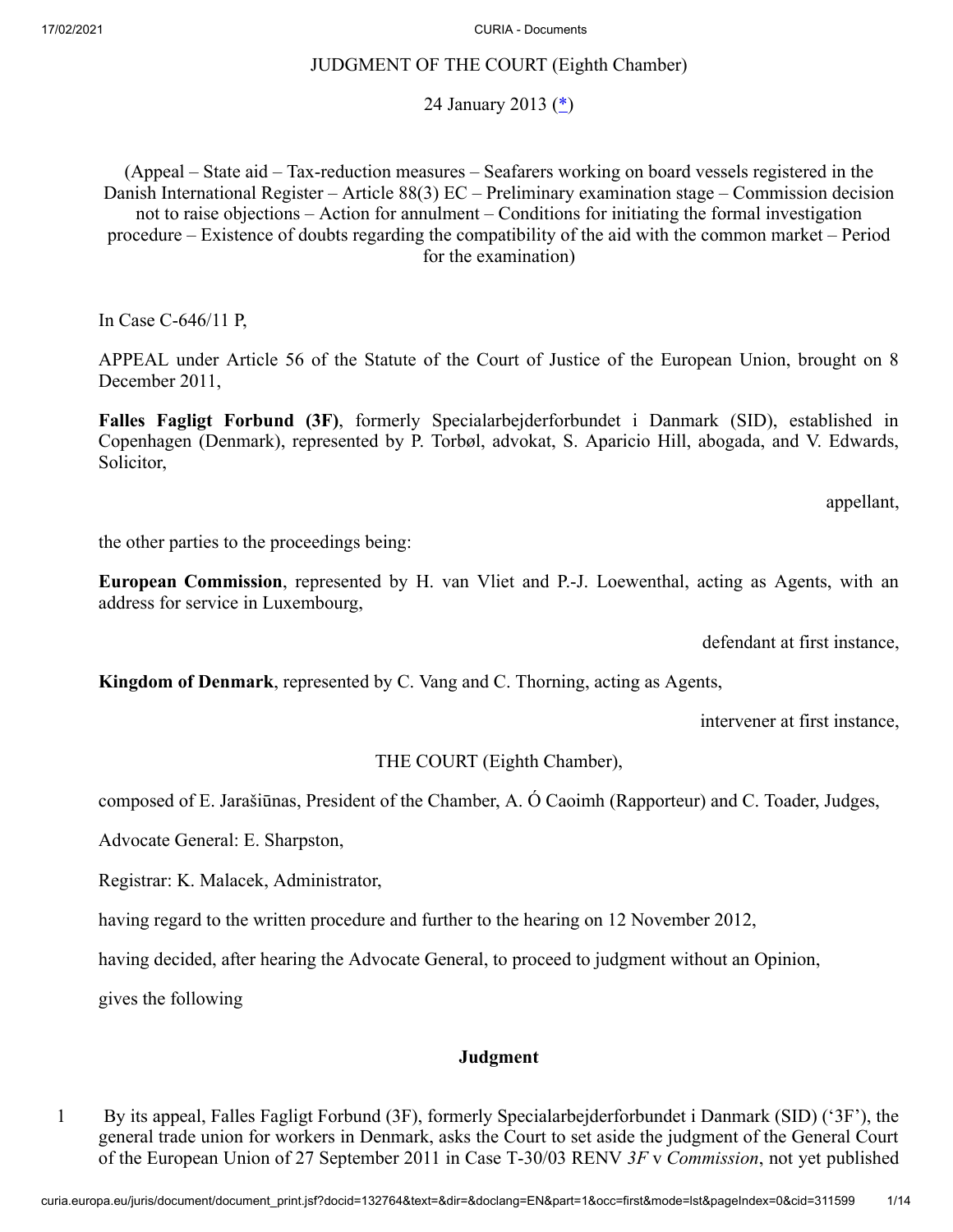in the ECR ('the judgment under appeal'), by which the General Court dismissed its action for annulment of Commission Decision C(2002) 4370 final of 13 November 2002 not to raise objections to the Danish fiscal measures applicable to seafarers employed on board vessels registered in the Danish International Register ('the contested decision').

## **Facts giving rise to the dispute**

- 2 The facts giving rise to the dispute, as set out in paragraphs 1 to 20 of the judgment under appeal, are as follows:
	- '1 On 1 July 1988 the Kingdom of Denmark adopted Law No 408 (*Lovtidende* 1997 A, p. 27329), which entered into force on 23 August 1988, establishing a Danish International Register of Shipping ("the DIS register"). That register was in addition to the ordinary Danish register of ships ("the DAS register"). The DIS register is intended to combat the flight from Danish flags to flags of third States. Shipowners whose vessels are registered in the DIS register have the right to employ seafarers from non-member countries on those vessels at the salary rates applicable in their country of origin.
	- 2 On the same date the Kingdom of Denmark adopted Laws Nos 361, 362, 363 and 364, which entered into force on 1 January 1989, introducing various fiscal measures relating to seafarers employed on board vessels registered in the DIS register (*Lovtidende* 1988 A, p. 36130, 36230, 36330 and 36430). In particular, those seafarers were exempted from Danish income tax, whereas seafarers employed on board vessels registered in the DAS register were subject to that tax.
	- 3 On 28 August 1998 … 3F … lodged a complaint with the Commission of the European Communities against the Kingdom of Denmark concerning the fiscal measures at issue. [3F] submitted that the fiscal rules applicable to seafarers employed on board vessels registered in the DIS register constituted State aid for the purposes of Article 88 EC and that the aid scheme in question was not compatible with the common market, since it allowed tax exemptions not only to Community seafarers, that is to say, seafarers resident for tax purposes in a Member State, but also to all seafarers including non‑Community seafarers, which made it contrary both to the Commission document on financial and fiscal measures concerning shipping operations with ships registered in the Community (document SEC(89) 921 final …) and to the Community guidelines on State aid to maritime transport (OJ 1997 C 205, p. 5 …). [3F] also alleged that the provisions of the double taxation conventions entered into between, first, the Kingdom of Denmark and the Republic of the Philippines and, secondly, the Kingdom of Denmark and the Republic of Singapore also constituted an unlawful aid scheme. It submitted that the Commission should initiate the procedure laid down in Article 88(2) EC and drew attention to the procedure concerning an action for failure to act provided for in Article 232 EC.
	- 4 By letter of 21 October 1998 [3F] drew the Commission's attention to its obligation to initiate the formal investigation procedure under Article 88(2) EC and stated that, according to its information, the fiscal scheme at issue had not been notified to the Commission.
	- 5 By letter of 6 January 1999 [3F] stated inter alia that it would not bring an action for failure to act before the Court of Justice if the Commission gave it an assurance that it would adopt a decision within two or three months, while reserving the possibility of doing so thereafter.
	- 6 By letter of 4 February 1999 the Commission requested information from the Kingdom of Denmark, in particular as to whether the aid at issue had been paid or was going to be paid.
	- 7 By letter of 18 March 1999 [3F] sent new observations to the Commission in relation to the meaning of "Community seafarers".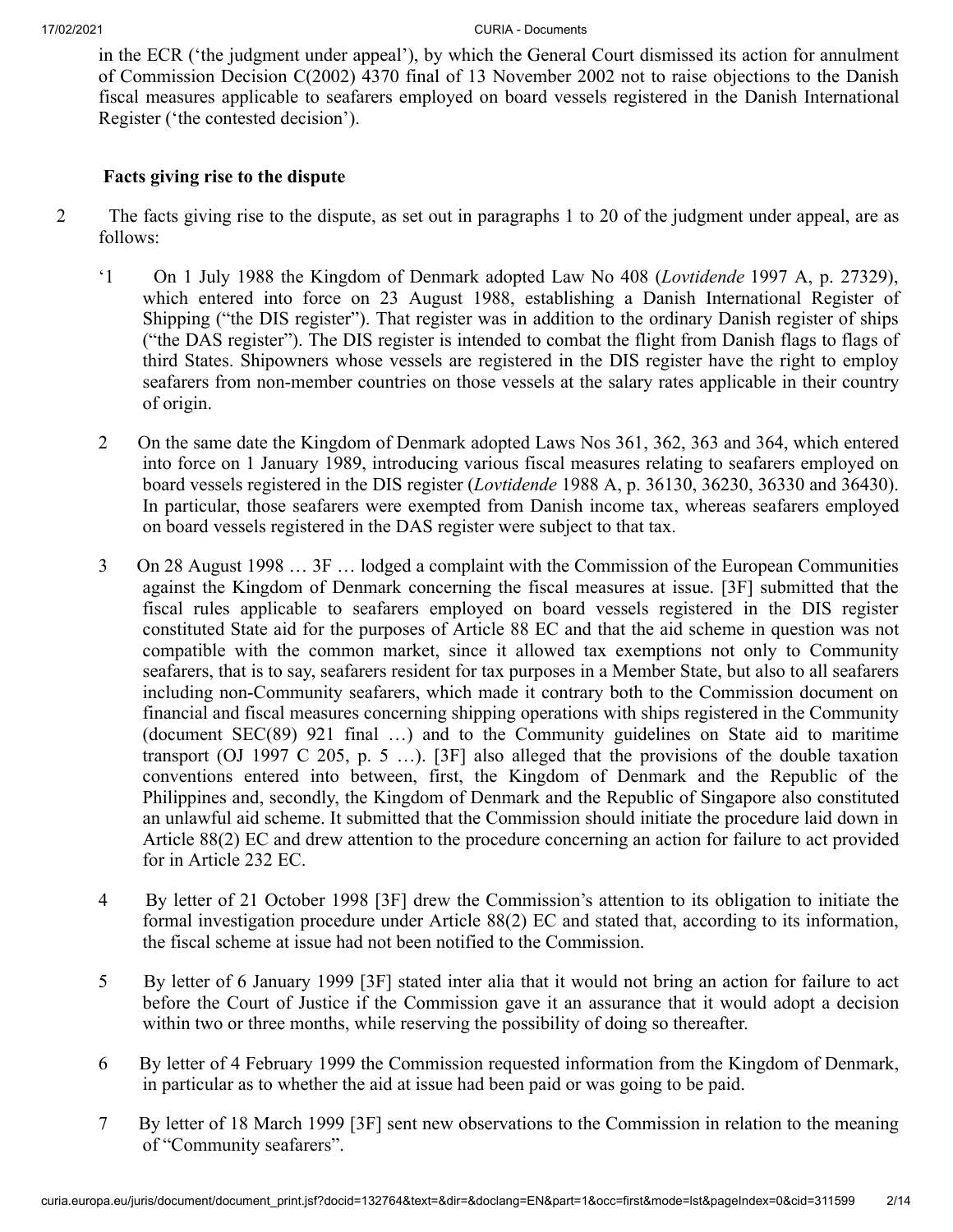- 8 On 19 March 1999 a meeting took place between the Commission and the Kingdom of Denmark, at which the Commission expressed its concerns regarding the specific fiscal rules which applied at that time to seafarers.
- 9 By letter of 13 April 1999 the Kingdom of Denmark replied to the Commission's letter of 4 February 1999, stating inter alia that the tax scheme at issue had been introduced in 1988. It also indicated that it was carrying out an investigation concerning the amendment of the rules for taxing the wages of non-residents. It added that the Commission would be informed as soon as the investigation was completed and the Danish Government had decided whether a draft bill would be presented to the Danish Parliament during the following session.
- 10 On 4 June 1999 [3F] informed the Commission of the answer of a Danish minister to the Danish Parliament raising the possibility that the DIS scheme might be amended.
- 11 By letter of 6 December 1999 the Danish Government submitted to the Danish Parliament a draft tax bill amending the DIS scheme.
- 12 By letter of 10 January 2000 [3F] sent observations concerning the effects of the unamended DIS scheme to the Commission.
- 13 By letter of 3 April 2000 the Danish Ministry of Taxation informed the Commission of the amendments to the draft bill.
- 14 A meeting took place on 4 April 2000 between the Commission and the Danish authorities, at the end of which it emerged that a further review would be necessary in the light of the latest amendments to the draft bill.
- 15 By letter of 6 April 2000 the Kingdom of Denmark stated that the amendments to the draft tax bill introduced following the discussions with the Commission at the meeting of 4 April 2000 would not be submitted to the Danish Parliament until the Commission formally stated that they were not contrary to Community law, and requested a comfort letter from the Commission to that effect as soon as possible.
- 16 By letters of 18 April and 15 May 2000 [3F] sent observations concerning the amendments to the draft tax bill to the Commission.
- 17 On 30 November 2000 the Commission sought additional information from the Kingdom of Denmark, in particular concerning fiscal issues. The Kingdom of Denmark responded to that request on 15 January 2001.
- 18 [3F] sent observations to the Commission by letters of 1 February, 29 June and 5 November 2001.
- 19 A meeting took place on 27 May 2002 between the Commission and [3F], at which [3F] raised the possibility of bringing an action for failure to act.
- …
- 20 On 13 November 2002 the Commission adopted [the contested decision], in which it decided not to raise any objections to the fiscal measures applied since 1 January 1989 to seafarers employed on board vessels registered in Denmark in either the DAS or the DIS register, since it considered that the arrangements constituted State aid but were compatible with the common market in accordance with Article  $87(3)(c)$  EC.'

# **Proceedings before the General Court and the Court of Justice**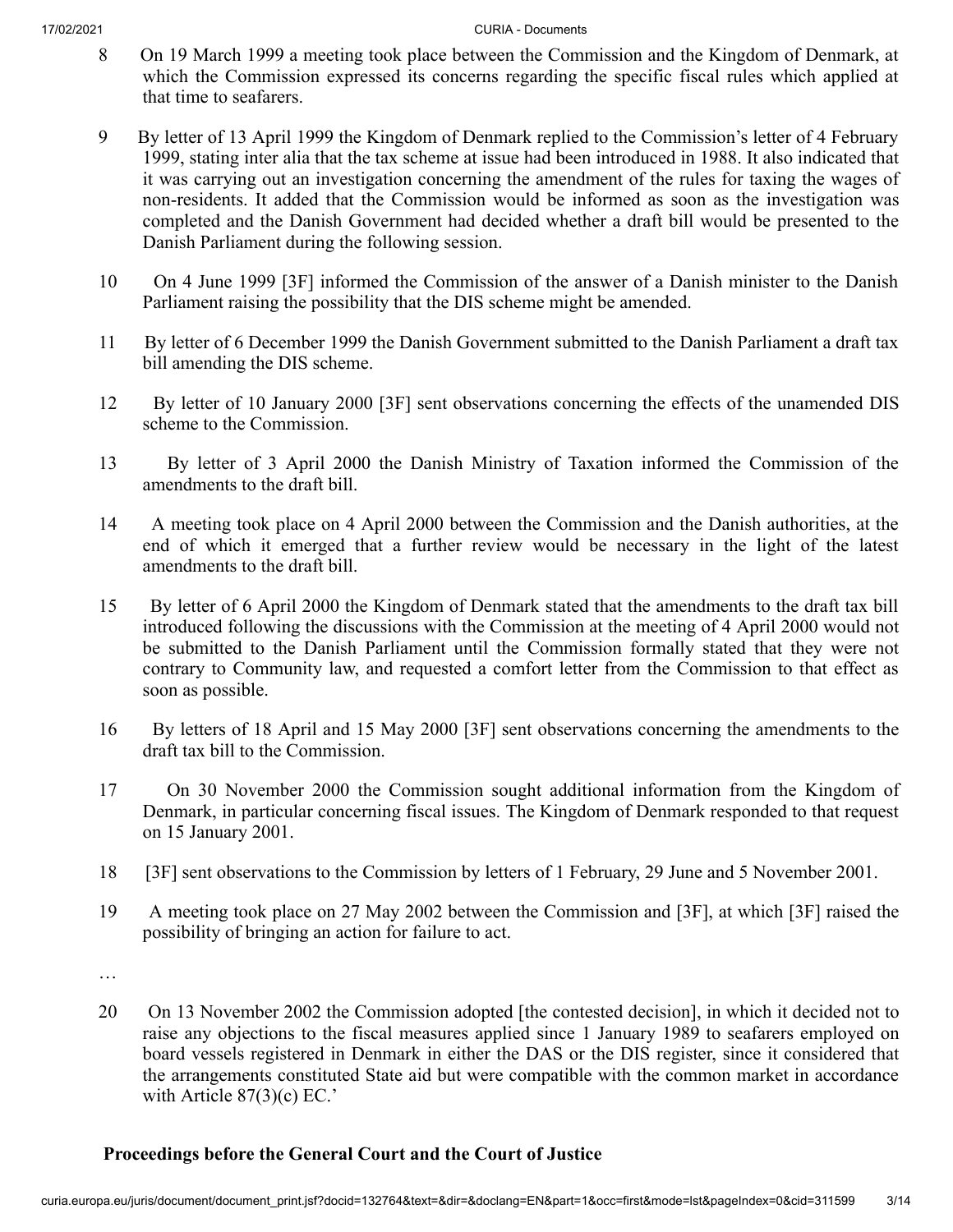- 3 By application lodged at the Registry of the Court of First Instance (now 'the General Court') on 30 January 2003, 3F sought the annulment of the contested decision.
- 4 By separate document lodged at the Registry of the General Court on 17 March 2003, the Commission raised a plea of inadmissibility under Article 114 of the Rules of Procedure of the General Court, asking the General Court to dismiss the action as manifestly inadmissible.
- 5 By order of 23 April 2007 in Case T‑30/03 *SID* v *Commission*, the General Court dismissed the action as inadmissible.
- 6 By application lodged at the Registry of the Court of Justice on 9 July 2007, 3F brought an appeal pursuant to Article 56 of the Statute of the Court of Justice against that order.
- 7 By judgment of 9 July 2009 in Case C‑319/07 P *3F* v *Commission* [2009] ECR I‑5963, the Court of Justice set aside the order of the General Court in *SID* v *Commission* in so far as it did not address 3F's arguments relating, first, to its competitive position in relation to other trade unions in the negotiation of collective agreements applicable to seafarers and, second, to the social aspects of the fiscal measures in relation to seafarers employed on board vessels registered in the DIS register. The Court of Justice then rejected the plea of inadmissibility raised by the Commission before the General Court. Finally, it remitted the case to the General Court for it to rule on 3F's claim for the annulment of the contested decision.

# **The judgment under appeal**

- 8 3F, which withdrew at the hearing before the General Court two of the three pleas in law relied upon in its application, maintained, in support of its action for annulment, the plea alleging infringement of Article 88(2) EC and of the principle of good administration. It submitted in this regard that serious difficulties arose in the present instance which should have led the Commission to initiate the formal investigation procedure under Article 88(2) EC; those serious difficulties were apparent from the length of the preliminary examination procedure and the circumstances of that procedure.
- 9 So far as concerns, in the first place, the length of the preliminary examination procedure, the General Court stated in paragraph 59 of the judgment under appeal, after noting that in the case in point more than four years had elapsed between receipt of the complaint and the contested decision, that the Commission maintained, in order to explain that length, 'that the complaint was voluminous, that it attempted to address all of its aspects, including the issue of the bilateral tax agreements, and that the behaviour of [3F], which sent ten letters to the Commission, contributed to the extension of the preliminary examination procedure'.
- 10 In paragraphs 60 to 67 of the judgment under appeal, the General Court, after noting the various exchanges and meetings which took place following the complaint between the Commission and, as the case may be, 3F or the Kingdom of Denmark regarding, inter alia, the meaning of 'Community seafarers', the Kingdom of Denmark's responses to the Commission's supplementary questions and the possibility of the DIS scheme being amended by the Danish legislature, found that those exchanges had contributed to the extension of the length of the preliminary examination and that they explained, to a large extent, the length of that examination in this case. It held that the Commission was entitled to consider it necessary to examine all the matters of fact and law thereby brought to its attention and to make further enquiries of the Kingdom of Denmark, including in relation to the question of the bilateral tax treaties.
- 11 In those circumstances, the General Court held as follows in paragraphs 68 to 72 of the judgment under appeal:
	- '68 … even if, considered as a whole, the duration of the preliminary examination can be regarded as exceeding the time usually required for a preliminary examination, that duration is justified to a large extent by the circumstances and context of the procedure.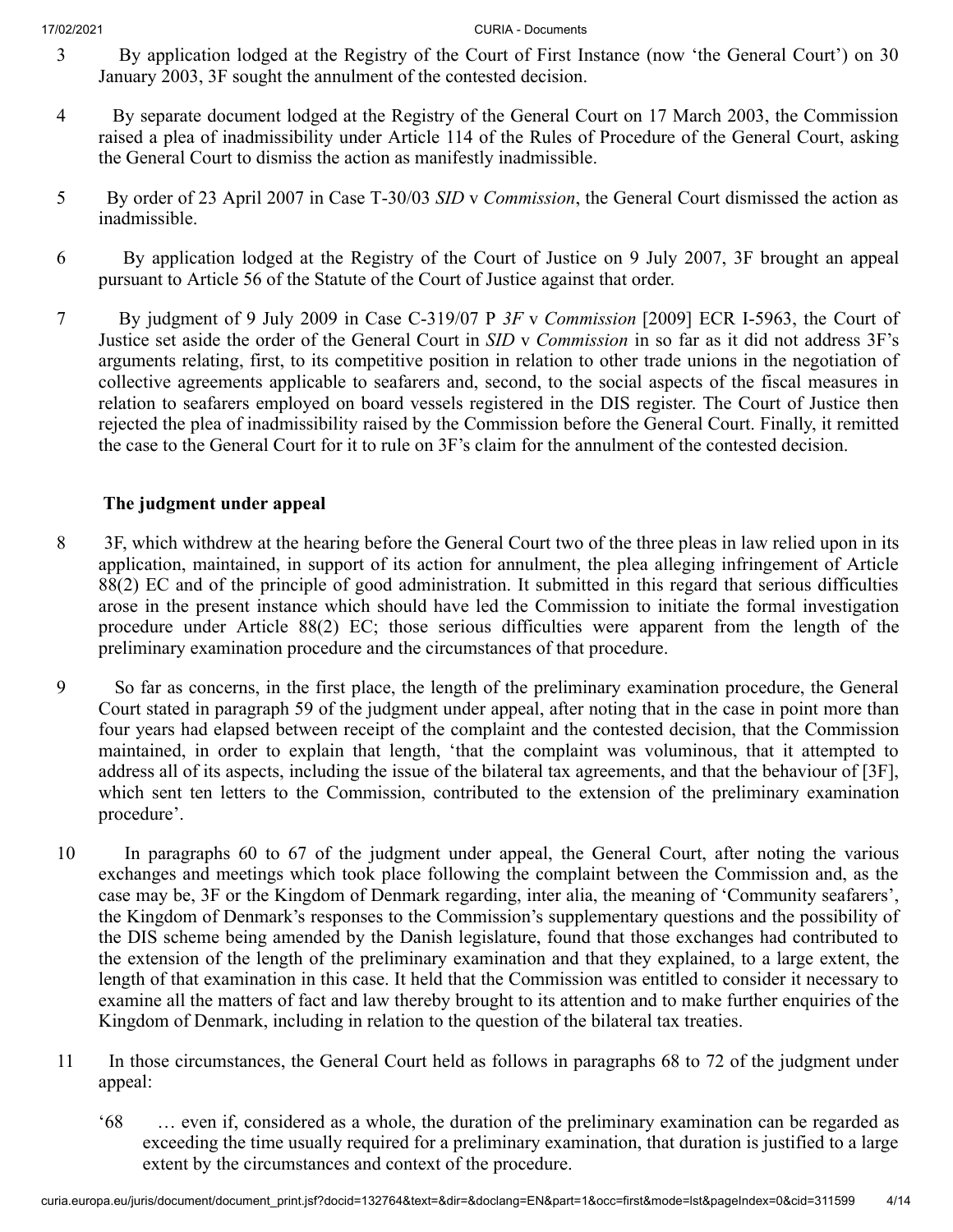- 69 However, as [3F] notes in its reply, the question in this case is not whether or not the duration of the preliminary examination was reasonable but whether there were serious difficulties.
- 70 While the length of the preliminary examination can constitute an indication of the existence of serious difficulties, it does not of itself suffice to show the existence of such difficulties.
- 71 In particular, the mere fact that discussions took place between the Commission and the Member State concerned during the preliminary examination stage and that, in that context, the Commission asked for additional information about the measures submitted for its review cannot in itself be regarded as evidence that the Commission was confronted with serious difficulties of assessment (see [Case T‑46/97 *SIC* v *Commission* [2000] ECR II‑2125], paragraph 89 and the case-law cited).
- 72 Moreover, it is only if it is reinforced by other factors that the passage of time, even if that time considerably exceeds the time usually required for a preliminary examination under Article 88(3) EC, may lead to the conclusion that the Commission encountered serious difficulties of assessment necessitating initiation of the procedure under Article 88(2) EC (see, to that effect, [Case T‑95/03 *Asociación de Estaciones de Servicio de Madrid and Federación Catalana de Estaciones de Servicio* v *Commission* [2006] ECR II‑4739], paragraph 135 and the case-law cited).'
- 12 So far as concerns, in the second place, the other arguments relied upon by 3F, concerning the circumstances of the preliminary examination procedure, the General Court, first, ruled on the argument that the amendments made to the DIS scheme by the draft bill sent by the Kingdom of Denmark appeared to be a complicating factor in the file, even though the contested decision did not rule on those amendments. It held, at the end of paragraphs 74 to 82 of the judgment under appeal, that 3F had not proven that those amendments showed the existence of serious difficulties as to the assessment of the compatibility of the DIS scheme with the common market, in particular in relation to the meaning of 'Community seafarers'. After reiterating that those legislative amendments had admittedly been a cause of delay in the context of the preliminary examination of the complaint, the General Court stated that the action taken in this regard by the Commission vis-à-vis the Danish authorities fell within its margin of discretion with reference to determining whether those amendments raised serious difficulties, without in itself establishing that the Commission encountered such difficulties in this case.
- 13 Second, with regard to 3F's argument that the Commission did not give any clear response on the meaning of 'Community seafarers' before the adoption of the contested decision, the General Court held, in paragraphs 84 and 85 of the judgment under appeal, that 'the mere fact that no formal position was taken before the contested decision was adopted does not imply that the Commission encountered serious difficulties' as to the assessment of the compatibility of the DIS scheme with the common market, since 'the preliminary examination phase does not require an exchange of views and arguments with the complainant' and 'the Commission is not bound to state its position in this regard to the applicant before the adoption of the contested decision'.
- 14 Third, 3F's argument that the necessity of initiating a formal investigation procedure was confirmed by the Commission decisions concerning the French and Swedish tax schemes, decisions which at least implicitly raised the same question, was rejected by the General Court in paragraphs 87 and 88 of the judgment under appeal. It pointed out that the French and Swedish schemes were different from the Danish scheme at issue, and that the circumstances surrounding the preliminary examination stage in the case in point differed greatly from those in the French and Swedish cases since those schemes had been notified to the Commission and it was essentially a question of renewing the scheme already in force in Sweden and extending the French scheme.
- 15 In paragraph 89 of the judgment under appeal, the General Court accordingly held as follows:

'It is apparent from the foregoing that none of the factors raised by [3F] allow the conclusion that, at the end of the preliminary examination procedure, the Commission encountered serious difficulties in this case, requiring the initiation of a formal investigation procedure.'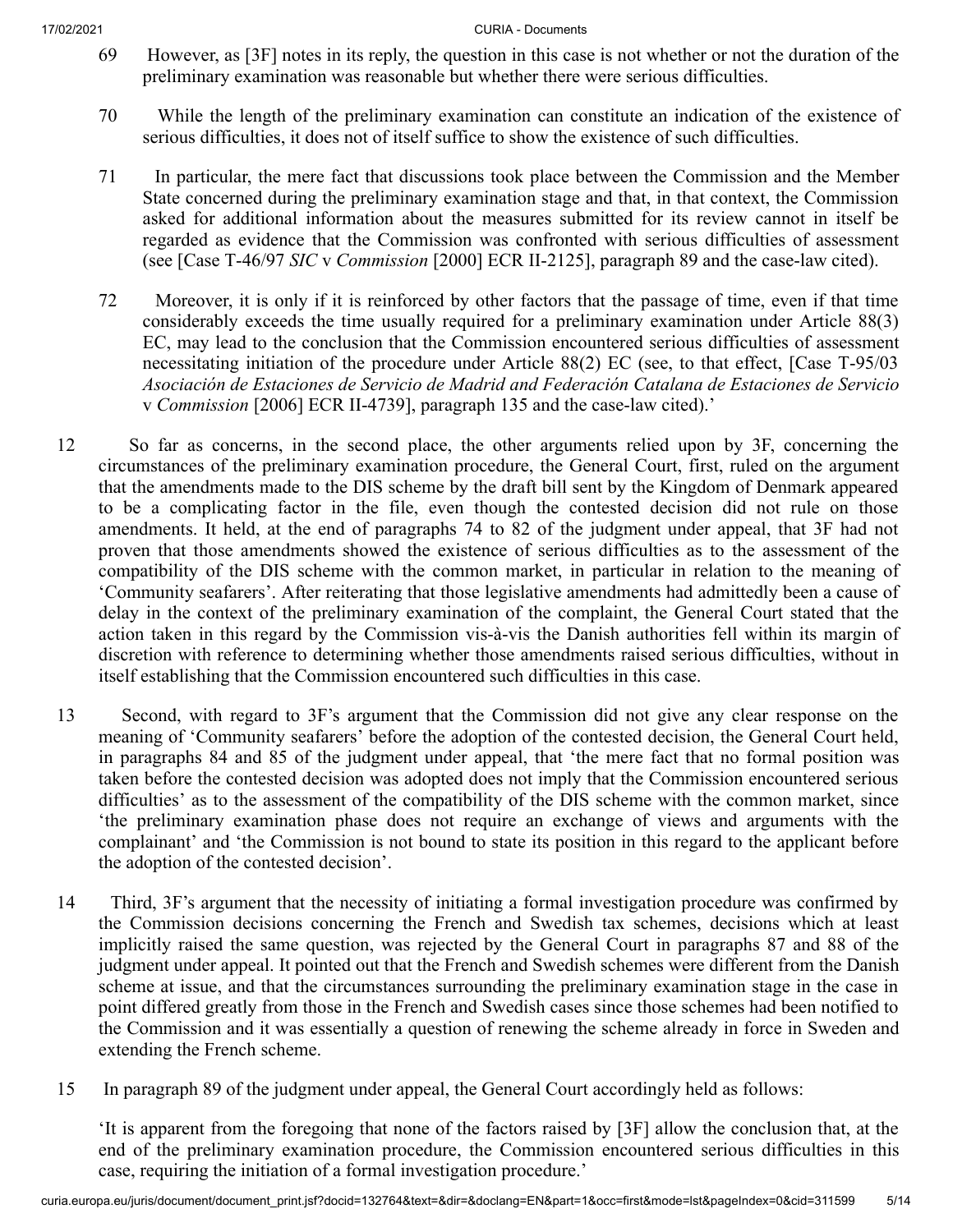16 In those circumstances, after stating, in paragraph 94 of the judgment under appeal, that 'it follows from all of the foregoing that [3F] has not shown that the Commission was confronted with serious difficulties of assessment in classifying the measures at issue with regard to the concept of aid and establishing their compatibility with the common market', the General Court, in paragraphs 95 and 96 of the judgment, concluded that the plea alleging infringement of Article 88(2) EC and of the principle of good administration was unfounded and therefore dismissed the action in its entirety.

# **Forms of order sought before the Court of Justice**

- 17 3F claims that the Court should:
	- set aside the judgment under appeal;
	- give final judgment in the matter pursuant to Article 61 of the Statute of the Court of Justice;
	- order the Commission to pay the costs.
- 18 The Commission and the Kingdom of Denmark request the Court to dismiss the appeal and order 3F to pay the costs.

# **The appeal**

19 In support of its appeal, 3F puts forward three pleas in law. By its first plea, it contends that the General Court erred in law in its interpretation and application of the case-law relating to the assessment of the length of a preliminary examination under Article 88(3) TFEU. The second plea alleges an error of law in the interpretation and application of the case-law on the meaning of 'serious difficulties' and on the determination of whether such difficulties exist. Finally, in its third plea 3F submits that the General Court erred in law by failing to respond to the plea relating to infringement of the principle of good administration or, in the alternative, by interpreting and applying the case-law on that principle incorrectly.

*The first plea*

Arguments of the parties

- 20 By its first plea, 3F contends that the General Court erred in law in not requiring that the Commission show the existence of exceptional circumstances capable of justifying the extraordinarily long duration of the preliminary examination under Article 88(3) EC.
- 21 According to 3F, it follows from the case-law relating to assessment of the duration of that examination, in particular from the judgment in Case T‑95/96 *Gestevisión Telecinco* v *Commission* [1998] ECR II‑3407, that a preliminary examination of extraordinary length requires that the Commission show exceptional circumstances justifying such a period. The General Court disregarded that case-law in concluding, in paragraph 68 of the judgment under appeal, that the duration of the preliminary investigation in the present case was justified, without having found that the factors, mentioned in paragraph 59 of that judgment, upon which the Commission relied in order to explain the length of that examination represented such exceptional circumstances.
- 22 The Commission submits that the fact that the length of the preliminary examination considerably exceeds what is normally required for an initial examination does not in itself suffice to show the existence of serious difficulties. The General Court was therefore right to hold, in paragraph 72 of the judgment under appeal, that it is only if it is reinforced by other factors that the passage of a period of time that seems excessive may lead to the conclusion that there were such difficulties. In so doing, the General Court did not disregard its case-law in the slightest. In order to determine whether the Commission encountered serious difficulties, the General Court consistently examines, when the duration of the preliminary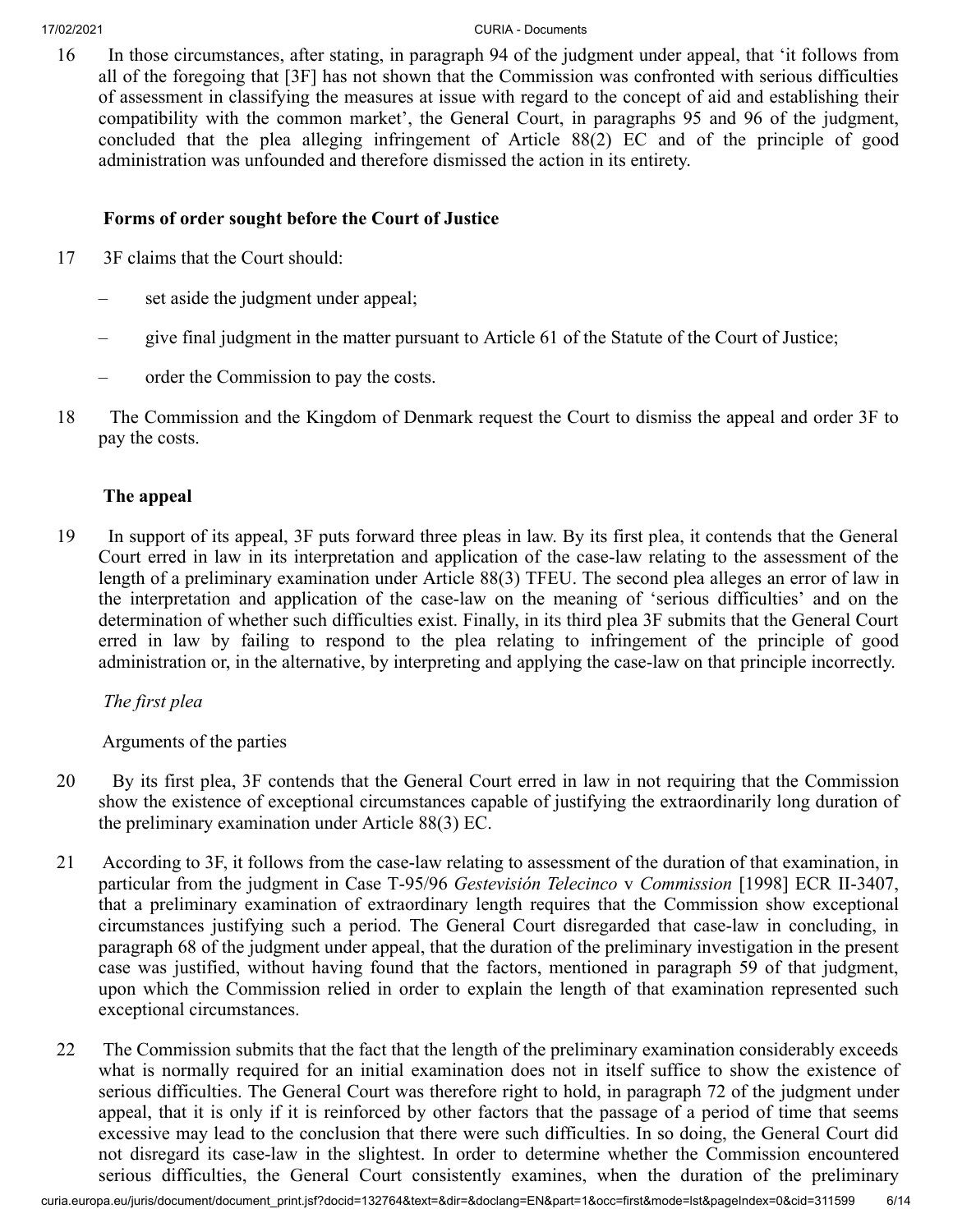examination considerably exceeds what is normally required for an initial examination, whether that duration may be regarded as reasonable in the light of the particular circumstances of each case (see, inter alia, Case T‑167/04 *Asklepios Kliniken* v *Commission* [2007] ECR II‑2379, paragraph 81). This is also the test applied in *Gestevisión Telecinco* v *Commission*. It is in this light that the General Court rightly concluded, in paragraphs 58 to 68 of the judgment under appeal, that the particular circumstances of the present case explain, to a large extent, the duration of the preliminary examination.

23 The Kingdom of Denmark submits that the considerable amount of time taken by the Commission to examine the case before deciding not to initiate a formal investigation procedure was partly due to the fact that 3F repeatedly presented new information to the Commission. In any event, in the present instance there is nothing to suggest that the Commission, after thoroughly examining the DIS scheme for four years, was in doubt as to the scheme's compatibility with the common market when it adopted the contested decision.

Findings of the Court

- 24 In examining the present plea, it should be noted first of all that Article 4 of Council Regulation (EC) No 659/1999 of 22 March 1999 laying down detailed rules for the application of Article [88] of the EC Treaty (OJ 1999 L 83, p. 1) provides for a stage at which the aid measures notified undergo a preliminary examination, the purpose of which is to enable the Commission to form an initial view as to whether that aid is compatible with the common market. On completion of that stage, the Commission is to make a finding either that the measure does not constitute aid or that it falls within the scope of Article 87(1) EC. In the latter case, it may be that the measure does not raise doubts as to its compatibility with the common market; on the other hand, it is also possible that the measure may raise such doubts (judgment of 24 May 2011 in Case C‑83/09 P *Commission* v *Kronoply and Kronotex*, not yet published in the ECR, paragraph 43; order of 9 June 2011 in Case C‑451/10 P *TF1* v *Commission*, paragraph 47; judgment of 22 September 2011 in Case C‑148/09 P *Belgium* v *Deutsche Post and DHL International*, not yet published in the ECR, paragraph 53; and judgment of 27 October 2011 in Case C‑47/10 P *Austria* v *Scheucher-Fleisch and Others*, not yet published in the ECR, paragraph 40).
- 25 Where the Commission, after the preliminary examination, finds that no doubts are raised as to the compatibility with the common market of a notified measure in so far as it falls within the scope of Article 87(1) EC, it is to adopt a decision not to raise objections under Article 4(3) of Regulation No 659/1999 (*Commission* v *Kronoply and Kronotex*, paragraph 44; *TF1* v *Commission*, paragraph 48; and *Austria* v *Scheucher-Fleisch and Others*, paragraph 41).
- 26 Where the Commission adopts such a decision, it declares not only that the measure is compatible with the common market, but also – by implication – that it refuses to initiate the formal investigation procedure laid down in Article 88(2) EC and Article 6(1) of Regulation No 659/1999 (*Commission* v *Kronoply and Kronotex*, paragraph 45, and *Austria* v *Scheucher-Fleisch and Others*, paragraph 42).
- 27 If, following the preliminary examination, it finds that the measure notified raises doubts as to its compatibility with the common market, the Commission is required to adopt, on the basis of Article 4(4) of Regulation No 659/1999, a decision initiating the formal investigation procedure under Article 88(2) EC and Article 6(1) of that regulation (*Commission* v *Kronoply and Kronotex*, paragraph 46; *TF1* v *Commission*, paragraph 50; and *Belgium* v *Deutsche Post and DHL International*, paragraph 77).
- 28 According to settled case-law, the procedure under Article 88(2) EC is essential whenever the Commission has serious difficulties in determining whether aid is compatible with the common market. The Commission may therefore restrict itself to the preliminary examination under Article 88(3) EC when taking a decision in favour of aid only if it is able to satisfy itself after an initial examination that the aid is compatible with the common market (see Case C‑431/07 P *Bouygues and Bouygues Télécom* v *Commission* [2009] ECR I‑2665, paragraph 61 and the case-law cited, and *Austria* v *Scheucher-Fleisch and Others*, paragraph 70).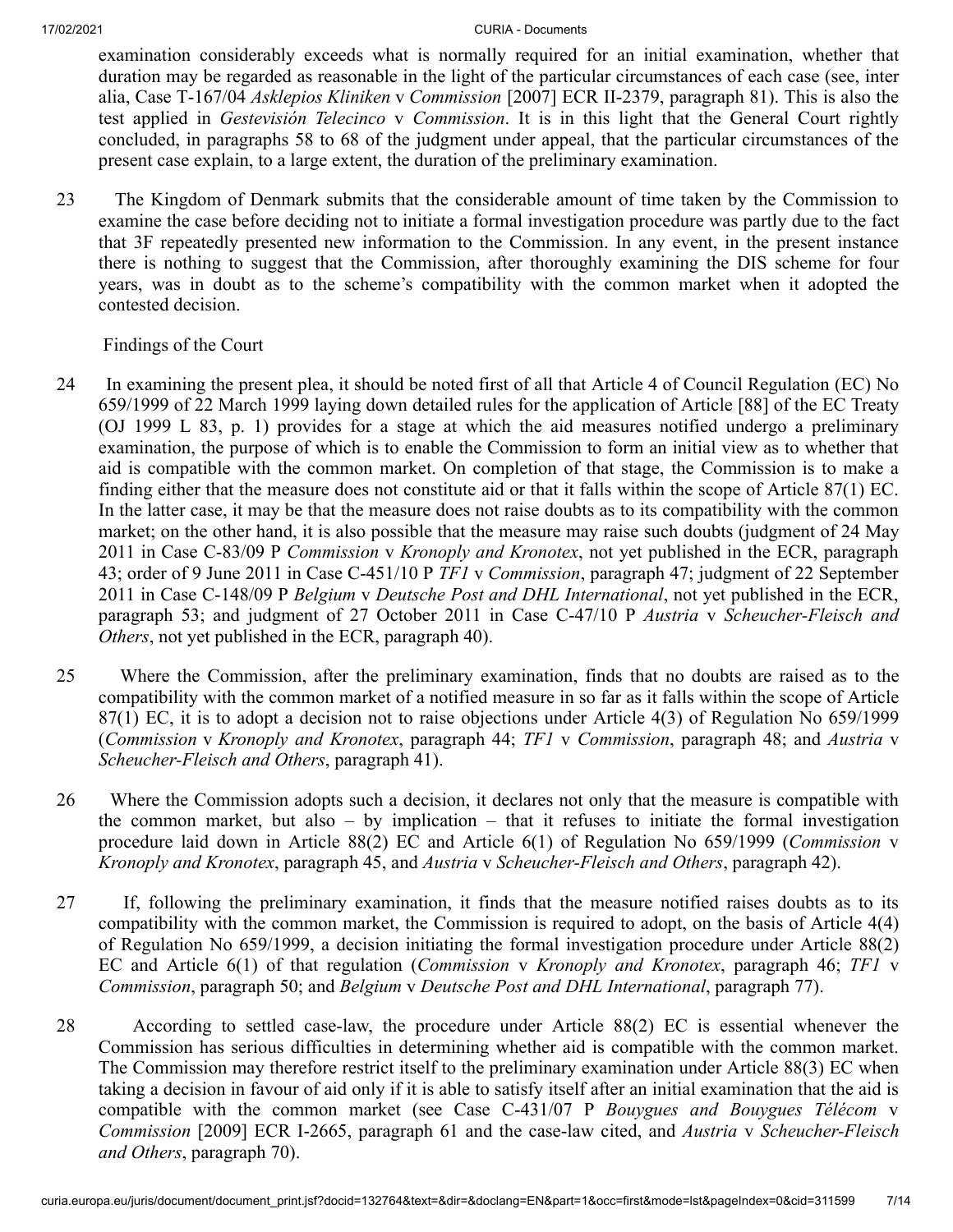- 29 In the present instance, the contested decision is a decision founded on Article 4(3) of Regulation No 659/199 not to raise objections. The legality of that decision therefore depends on whether objectively doubts were raised as to the compatibility of the aid in question with the common market.
- 30 Where an applicant seeks the annulment of a decision not to raise objections, he must prove the existence of doubts as to the aid's compatibility (*Commission* v *Kronoply and Kronotex*, paragraph 59).
- 31 That proof may be furnished by reference to a body of consistent evidence: the question whether or not a doubt exists requires investigation of both the circumstances in which the decision not to raise objections was adopted and its content, comparing the assessments upon which the Commission relied in that decision with the information available to it when it ruled on the compatibility of the aid in question with the common market (see, to that effect, Case C‑198/91 *Cook* v *Commission* [1993] ECR I‑2487, paragraphs 30 and 31; *Bouygues and Bouygues Télécom* v *Commission*, paragraph 63; *TF1* v *Commission*, paragraph 52; and *Austria* v *Scheucher-Fleisch and Others*, paragraphs 71 and 72).
- 32 It follows that, while the length of the preliminary examination procedure can constitute an indication that the Commission may have had doubts regarding the compatibility of the aid in question with the common market, its length cannot of itself lead to the conclusion that the Commission should have initiated the formal investigation procedure (see, to that effect, Case 84/82 *Germany* v *Commission* [1984] ECR 1451, paragraphs 14 to 17, and *Belgium* v *Deutsche Post and DHL International*, paragraph 81).
- 33 By the present plea, 3F complains that the General Court concluded, in paragraph 68 of the judgment under appeal, that the duration of the preliminary examination stage in this case, although it exceeded the time usually required for a preliminary examination, was justified to a large extent by the circumstances and context of the procedure, without having found that those factors represented exceptional circumstances.
- 34 However, notwithstanding what it concluded in paragraph 68 of the judgment under appeal, the General Court held in paragraph 69 of that judgment that the question in the case in point was, as 3F stated, not whether the duration of the preliminary examination was reasonable but whether there were serious difficulties such as to raise doubts regarding the compatibility of the aid. With regard to the latter question, the General Court held, in paragraph 70 of the judgment, that while the length of the preliminary examination did not of itself suffice to show the existence of serious difficulties, it could nevertheless constitute an indication of the existence of such difficulties.
- 35 The General Court stated in this regard, in paragraph 72 of the judgment under appeal, that it is only if it is reinforced by other factors that the passage of time, even if that time considerably exceeds the time usually required for a preliminary examination under Article 88(3) EC, may lead to the conclusion that the Commission encountered serious difficulties. Consequently, the General Court examined, in paragraphs 73 to 89 of the judgment under appeal, whether the other factors relied upon by 3F relating to the circumstances of the preliminary examination procedure were such as to reinforce that indication of serious difficulties, before concluding, in paragraph 94 of the judgment, that 'it follows from all of the foregoing that [3F] has not shown that the Commission was confronted with serious difficulties'.
- 36 It is therefore apparent that, contrary to what 3F presupposes in the present plea, the General Court did not draw any factual or legal inference from the finding made in paragraph 68 of the judgment under appeal concerning the duration of the preliminary examination stage being justified in the light of the circumstances and context of the procedure, but, on the contrary, examined whether the indication of the existence of doubts resulting from that stage's duration, which prima facie was excessive in the present instance, was reinforced by other factors.
- 37 Consequently, the first plea must be dismissed as ineffective.

## *The second plea*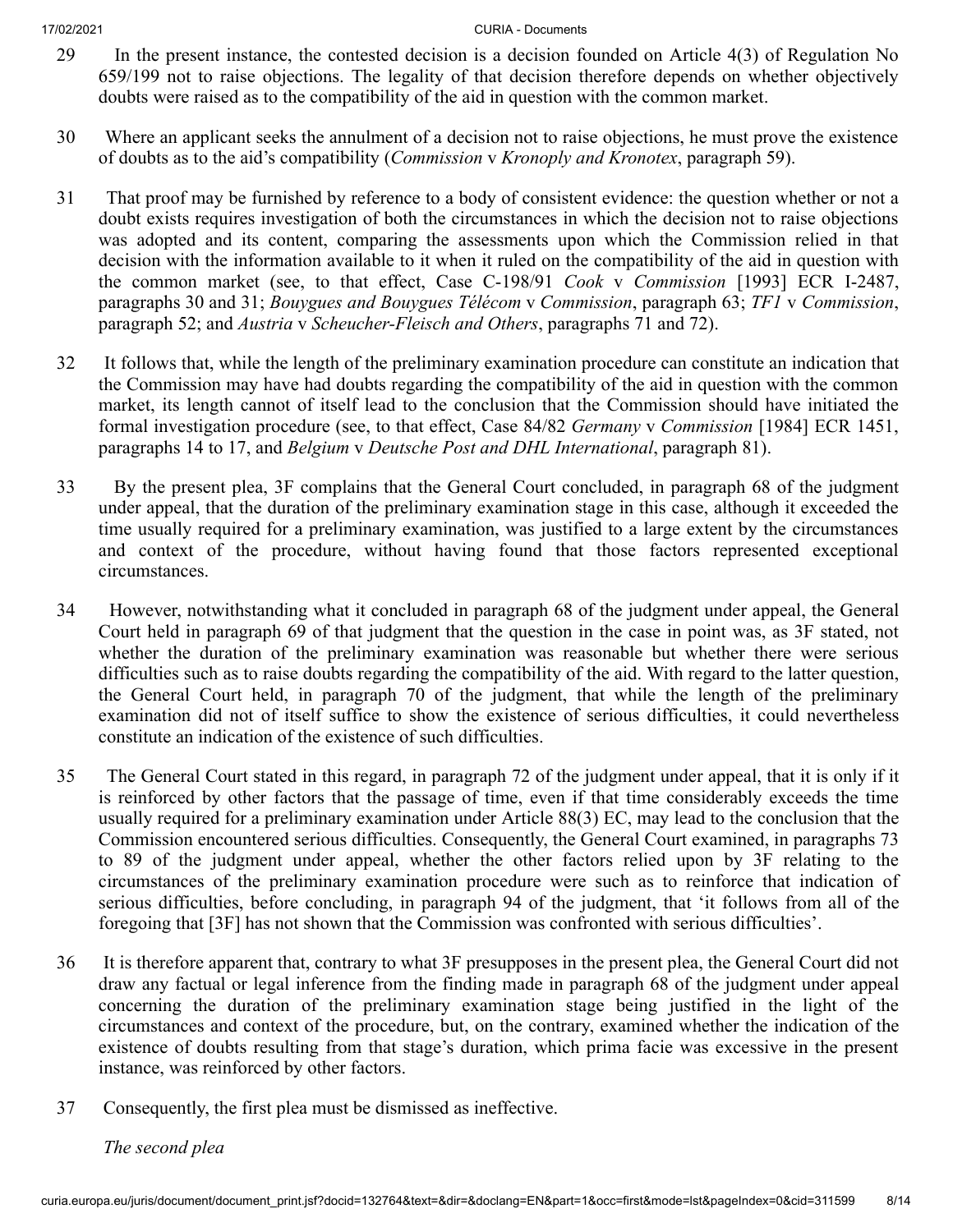Arguments of the parties

- 38 By its second plea, 3F contends that the General Court erred in law in its interpretation and application of the case-law on the meaning of 'serious difficulties' and on the determination of whether such difficulties exist.
- 39 By the first part of this plea, 3F complains that the General Court found, in paragraph 68 of the judgment under appeal, that the duration of the preliminary examination was justified, even if, considered as a whole, it could be regarded as exceeding the time usually required for a preliminary examination. First, contrary to what was held in paragraph 60 of that judgment, it is clear from the case-law, laid down inter alia in *Asociación de Estaciones de Servicio de Madrid and Federación Catalana de Estaciones de Servicio* v *Commission*, paragraphs 123 and 124, that the content of the initial complaint cannot justify a duration of over four years. Second, if, in accordance with the judgment in Case C‑367/95 P *Commission* v *Sytraval and Brink's France* [1998] ECR I‑1719, paragraphs 58 and 59, the Commission is not required, as the General Court observes in paragraph 84 of the judgment under appeal, to conduct an exchange of views and arguments with the complainant during the preliminary examination phase, the fact that it did so cannot justify its taking an unreasonably long time to conduct the preliminary examination procedure.
- 40 3F further submits that the fact, noted by the General Court in paragraph 70 of the judgment under appeal, that the length of the preliminary examination does not of itself suffice to show the existence of serious difficulties cannot mean that the passage of time may be considered in isolation from the circumstances of the examination procedure and the content of the contested measure. The General Court has itself stated, in Case T‑388/03 *Deutsche Post and DHL International* v *Commission* [2009] ECR II‑199, paragraph 106, that where the procedure conducted by the Commission considerably exceeds what is normally required for an initial examination carried out pursuant to the provisions of Article 88(3) EC, that circumstance constitutes probative evidence of the existence of serious difficulties.
- 41 By the second part of its second plea, 3F alleges that the General Court erred in law by examining separately, in paragraphs 74 to 88 of the judgment under appeal, the specific arguments advanced by 3F in this connection, without carrying out an overall assessment of all the circumstances relating to the preliminary examination stage. As is clear from the case-law of the General Court cited in paragraph 72 of the judgment under appeal, all the factors, including the circumstances and the length of the procedure, must be taken into account, which the General Court conspicuously failed to do. Moreover, when all those relevant factors are taken into account, the weight to be given to the length of the preliminary examination will be proportionate to that length. It will therefore be proportionately greater where the duration significantly exceeds the period normally required for a preliminary examination.
- 42 The Commission submits on the first part of this plea that, as regards the content of the complaint, 3F fails to take into account that, in determining whether the duration of the preliminary examination stage is reasonable, account must be had of the particular circumstances of each case. Furthermore, 3F's reasoning derived from the judgment in *Commission* v *Sytraval and Brink's France* fails to take account of the fact that, in particular, the Commission's power to engage in a dialogue with the Member State concerned or third parties in an endeavour to overcome, at the preliminary examination stage, any difficulties encountered presupposes that the Commission may bring its position in line with the results of the dialogue it engaged in, without that alignment having to be interpreted, *a priori*, as establishing the existence of serious difficulties.
- 43 In respect of the contention that the General Court erroneously considered the duration of the proceedings in isolation from the circumstances of the examination procedure and the content of the contested measure, the Commission observes that *Deutsche Post and DHL International* v *Commission* concerned a notified aid scheme, whereas the present case concerns a non-notified scheme, for which, according to Case C‑39/94 *SFEI and Others* [1996] ECR I‑3547, paragraph 48, the Commission is not required to carry out an initial investigation within a specified period of time. In any event, in *Deutsche Post and DHL International* v *Commission* the General Court did not hold that the length of the procedure may in and of itself indicate the existence of serious difficulties.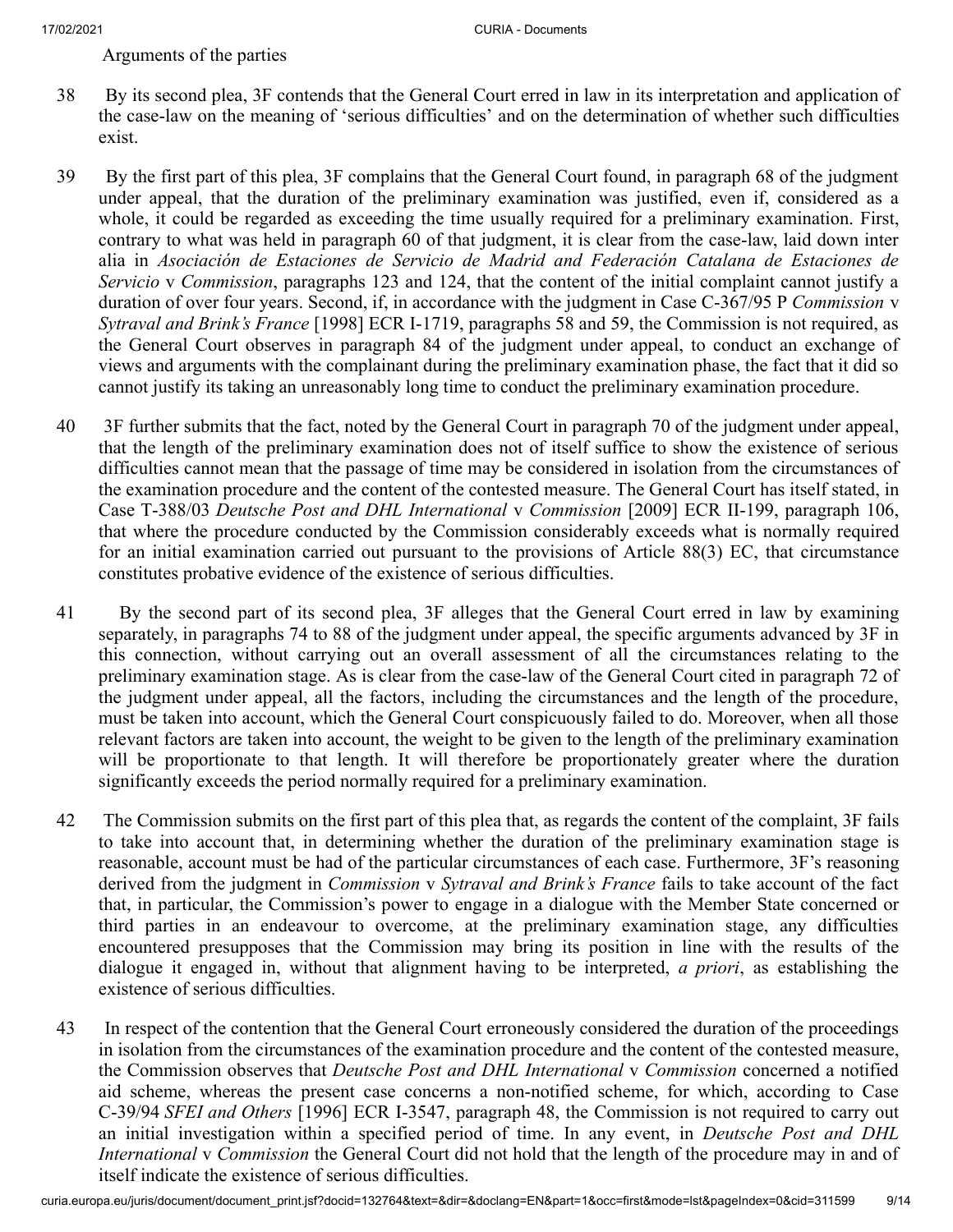- 44 So far as concerns the second part of the second plea, the Commission disputes the contention that the General Court failed to take account of all the factors, including the circumstances and the length of the procedure, in order to ascertain whether the Commission had been confronted with serious difficulties. It was only after having considered the factors explaining the length of the preliminary examination stage, in paragraphs 57 to 72 of the judgment under appeal, and all of the arguments advanced by 3F in relation to the circumstances of that preliminary examination procedure, in paragraphs 73 to 88 of the judgment, that the General Court concluded, in paragraph 89 of the judgment, that none of the factors raised by 3F allowed the conclusion that, at the end of the preliminary examination stage, the Commission encountered serious difficulties. The contention that the weight to be given to the length of the preliminary examination in the analysis of whether serious difficulties exist should be proportionate to that length has no basis in the case-law.
- 45 The Kingdom of Denmark states that, since the DIS scheme was in conformity with the Commission's relevant guidelines, there could not be any doubt as to the compatibility of that scheme. 3F could therefore legitimately expect the Commission not to initiate a formal examination procedure.

Findings of the Court

- 46 For the reasons already set out in paragraphs 33 to 36 of the present judgment, it is necessary at the outset to reject the first part of the second plea as ineffective in so far as it seeks to contest the finding made by the General Court in paragraph 68 of the judgment under appeal that the duration of the preliminary examination stage is justified.
- 47 As to the remainder, in so far as 3F seeks, by the first part of the second plea, to complain that the General Court examined the duration of the preliminary examination stage in isolation from the other circumstances of the contested decision's adoption and from the content of the contested decision, it need merely be stated that, as already follows from paragraph 35 of the present judgment, 3F's line of argument is founded on an incorrect reading of the judgment under appeal. It is clear from paragraphs 70 to 89 of that judgment that it was only after determining whether the indication of the existence of doubts resulting from the duration of the preliminary examination was reinforced by other factors relating to the circumstances that had surrounded the adoption of the contested decision that the General Court concluded, in paragraph 94 of the judgment, that 3F had not shown that the Commission was confronted with serious difficulties. Furthermore, having failed to advance before the General Court any argument relating to the content of the contested decision, 3F cannot complain that the General Court did not take that matter into account, since, as noted in paragraph 30 of the present judgment, it is for the applicant to prove the existence of serious difficulties such as to raise doubts.
- 48 Consequently, the first part of the second plea must be rejected as partly ineffective and partly unfounded.
- 49 The second part of this plea must be rejected as inadmissible in so far as 3F complains that the General Court examined separately each of the specific arguments advanced by it concerning the aforesaid circumstances.
- 50 3F merely contends that the General Court should have carried out an overall assessment of those matters and does not set out in the slightest in what respect – inasmuch as it found, in its definitive assessment of the facts in paragraphs 73 to 89 of the judgment under appeal, that, in the circumstances of the present case, none of those matters taken individually enabled the existence of doubts regarding the compatibility of the aid in question to be established – the General Court is alleged to have erred in law by not carrying out an overall assessment of that kind.
- 51 However, according to settled case-law, it follows from the second subparagraph of Article 256(1) TFEU, the first paragraph of Article 58 of the Statute of the Court of Justice and Articles 168(1)(d) and 169(2) of the Rules of Procedure of the Court of Justice that an appeal must indicate precisely the contested elements of the judgment which the appellant seeks to have set aside and also the legal arguments specifically advanced in support of the appeal (see, in particular, Case C‑352/98 P *Bergaderm and Goupil* v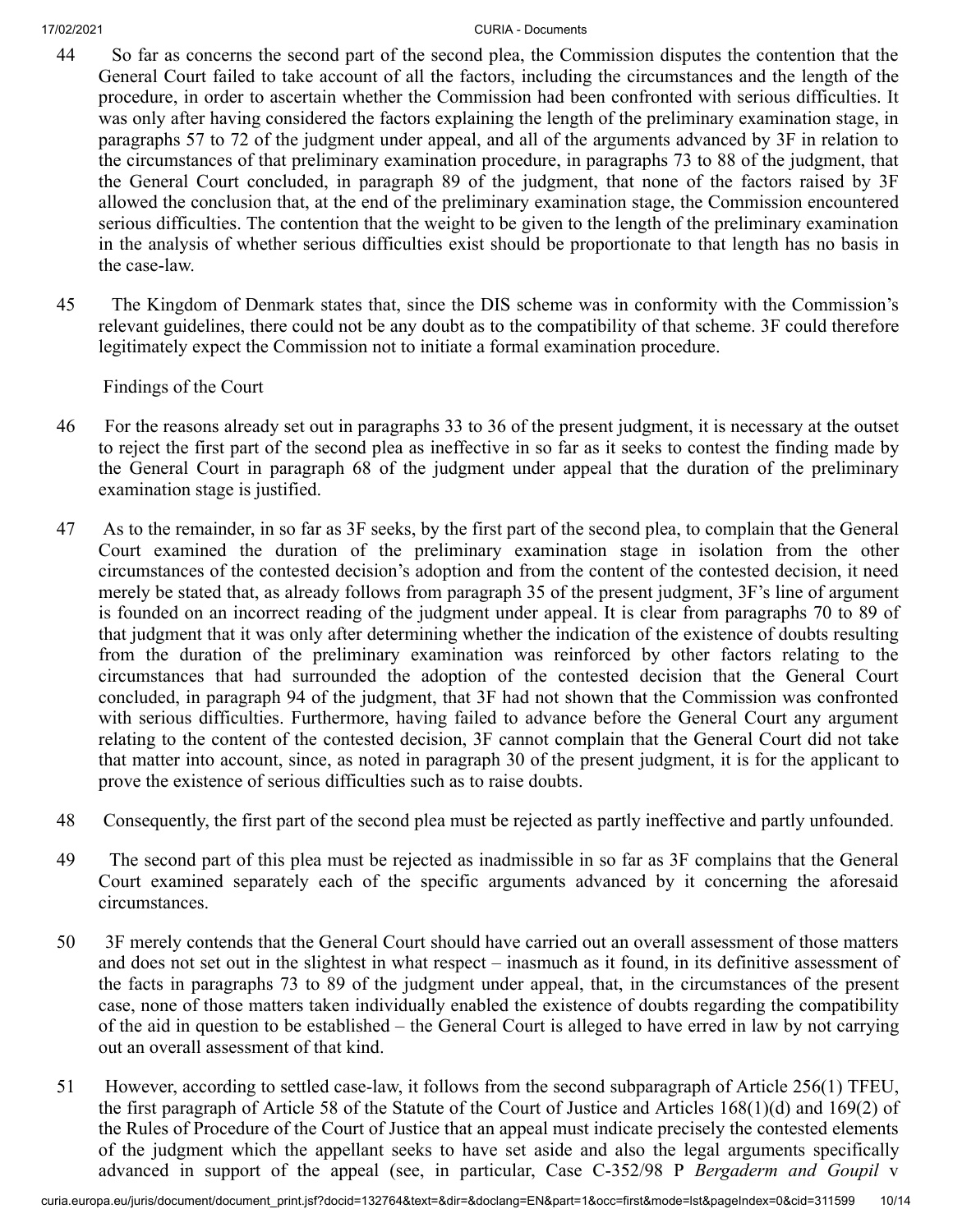*Commission* [2000] ECR I‑5291, paragraph 34, and Case C‑240/03 P *Comunità montana della Valnerina* v *Commission* [2006] ECR I‑731, paragraph 105 and the case-law cited).

- 52 This requirement is not satisfied by a plea which complains that the General Court reached a certain conclusion without specifying the legal basis on which it ought to have reached a different one (Case C‑257/98 P *Lucaccioni* v *Commission* [1999] ECR I‑5251, paragraph 62, and order of 26 January 2005 in Case C‑153/04 P *Euroagri* v *Commission*, paragraph 38).
- 53 In so far as, by the second part of the second plea, 3F complains that the General Court did not give the duration of the preliminary examination stage a weight proportionate to its length, it must be acknowledged that the period of more than four years in the present instance between the lodging of 3F's complaint and the Commission's decision of approval significantly exceeds the time usually required for an initial examination at the preliminary examination stage. However, the fact remains that, in the present instance, the General Court held, in its definitive assessment of the facts, that the other factors advanced by 3F concerning the circumstances of the contested decision's adoption were not such as to reinforce the indication of the existence of doubts which could result from the – prima facie excessive – duration of that stage. It should also be noted that in its action before the General Court 3F did not derive any argument from the content of the contested decision.
- 54 As pointed out in paragraph 32 of the present judgment, the duration of the preliminary examination stage, contrary to what 3F suggests in this part of the second plea, cannot, whatever its length, demonstrate of itself the existence of doubts regarding the compatibility of the aid in question with the common market.
- 55 In those circumstances, even if greater weight were required to be accorded to the duration of the preliminary examination stage where, as in the present case, it significantly exceeds the period normally required for a preliminary examination, the General Court did not err in law by not giving such weight to that matter.
- 56 Therefore, the second part of the second plea must be rejected as partly inadmissible and partly unfounded.
- 57 Consequently, the second plea must be dismissed.

*The third plea*

Arguments of the parties

- 58 By its third plea, 3F complains that the General Court erred in law by failing to respond to the plea relating to infringement of the principle of good administration. The General Court is obliged to respond to all pleas raised by an applicant. However, paragraphs 57 to 85 of the judgment under appeal do not mention that principle, but relate solely to infringement of Article 88(2) EC.
- 59 In the alternative, 3F submits that the General Court committed a number of errors of interpretation of the principle of good administration in paragraphs 53 to 94 of the judgment under appeal. First, for the reasons given in the context of the first and second pleas, the General Court was wrong in implicitly considering that the Commission's examination in this case was diligent. Second, the General Court erred in law in that it failed to take into account that an administrative procedure of unreasonable duration infringes the general principle of good administration. The effect of such an infringement is to prejudice the rights of potentially interested third parties to comment, rights which would have been guaranteed had the Commission initiated a formal investigation procedure. Third, the General Court erred in law in not recognising that, in the circumstances described, in particular the length of the investigation, the Commission had de facto carried out a formal investigation but without respecting the rights of third parties within its framework.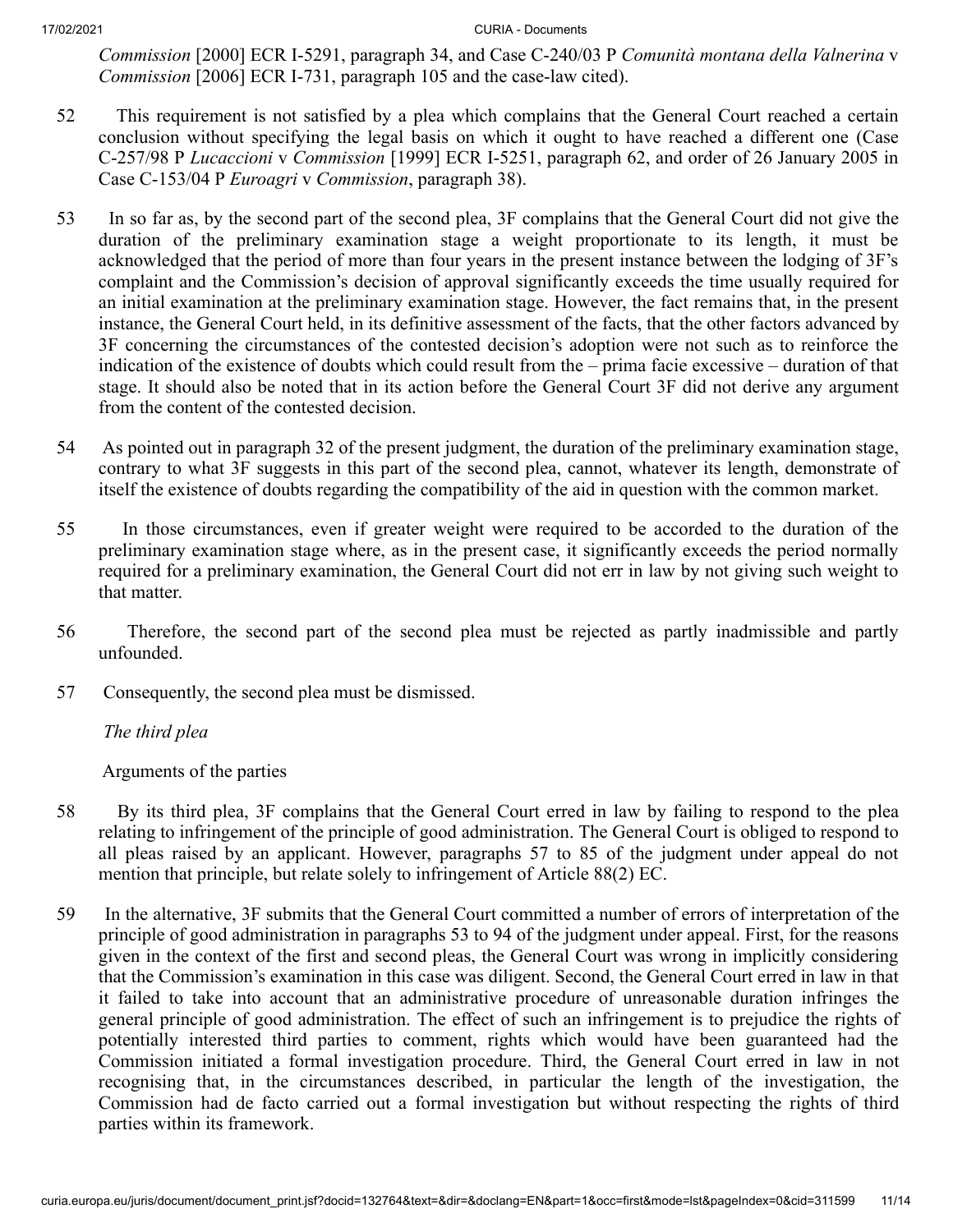- 60 The Commission submits that, whatever the merits of the third plea, it follows from the case-law that, even if the need to conduct administrative procedures within a reasonable period is a general principle of European Union law, applicable in the context of an investigation procedure in respect of State aid and compliance with which is enforced by the European Union judicature, the mere adoption of a decision after the expiry of such a period is not in itself sufficient to render unlawful a decision taken by the Commission at the conclusion of an initial examination conducted under Article 88(3) EC.
- 61 In any event, the Commission considers that 3F's argument before the General Court concerning the principle of good administration was not clear and precise.
- 62 Furthermore, so far as concerns the purported errors of interpretation of the principle of good administration, the Commission refers, in relation to the first alleged error, to the arguments set out by it in response to the first two pleas. In the case of the second alleged error, the Commission recalls that the mere adoption of a decision after the expiry of a reasonable period is not in itself sufficient to render it unlawful. Finally, as regards the third alleged error, the Commission submits that the length of the preliminary investigation can be explained, to a considerable extent, by the actions of 3F itself.

Findings of the Court

- 63 According to settled case-law, the obligation to state reasons owed by the General Court under Article 36 of the Statute of the Court of Justice, which applies to the General Court by virtue of the first paragraph of Article 53 of the Statute, and Article 81 of the Rules of Procedure of the General Court requires it to disclose clearly and unequivocally the reasoning followed by it, in such a way as to enable the persons concerned to ascertain the reasons for the decision taken and the Court of Justice to exercise its power of review (see, inter alia, Case C‑280/08 P *Deutsche Telekom* v *Commission* [2010] ECR I‑9555, paragraphs 135 and 136 and the case-law cited).
- 64 However, the requirement that the General Court give reasons for its decisions cannot be interpreted as meaning that it is obliged to respond in detail to every single argument advanced by the applicant, particularly if the argument was not sufficiently clear and precise (see, inter alia, Joined Cases C‑120/06 P and C‑121/06 P *FIAMM and Others* v *Council and Commission* [2008] ECR I‑6513, paragraph 91 and the case-law cited).
- 65 In this connection, it is to be recalled that it follows from the first paragraph of Article 21 of the Statute of the Court of Justice read in conjunction with Article 44(1)(c) of the Rules of Procedure of the General Court that the application initiating proceedings must contain, inter alia, a summary of the pleas in law on which it is based.
- 66 In the present instance, it is apparent from 3F's pleadings before the General Court that the line of argument put forward by it at first instance concerning infringement of the principle of good administration was not supported at all by separate considerations, but was linked exclusively to the line of argument concerning the alleged infringement of Article 88(2) EC.
- 67 Thus, although, in the application initiating proceedings, the title of the first plea mentions the principle of good administration, paragraph 42 of the application, which concludes the line of argument concerning that plea, merely states that, 'by failing to open the Article 88(2) [EC] procedure the Commission infringed that [provision] as applied by the case-law and the principle of good administration', without explaining precisely in what respect the failure to open the formal investigation procedure constitutes an infringement of that principle.
- 68 Likewise, in paragraph 15 of its reply before the General Court, 3F merely states, in respect of that principle, that the issue is whether, 'having regard to the complexity of the issues, the time spent on these issues and the fact as the Commission now reveals other cases involved the same "important question of principle", the Commission should have opened a formal investigation in which all Member States and interested parties could submit comments'.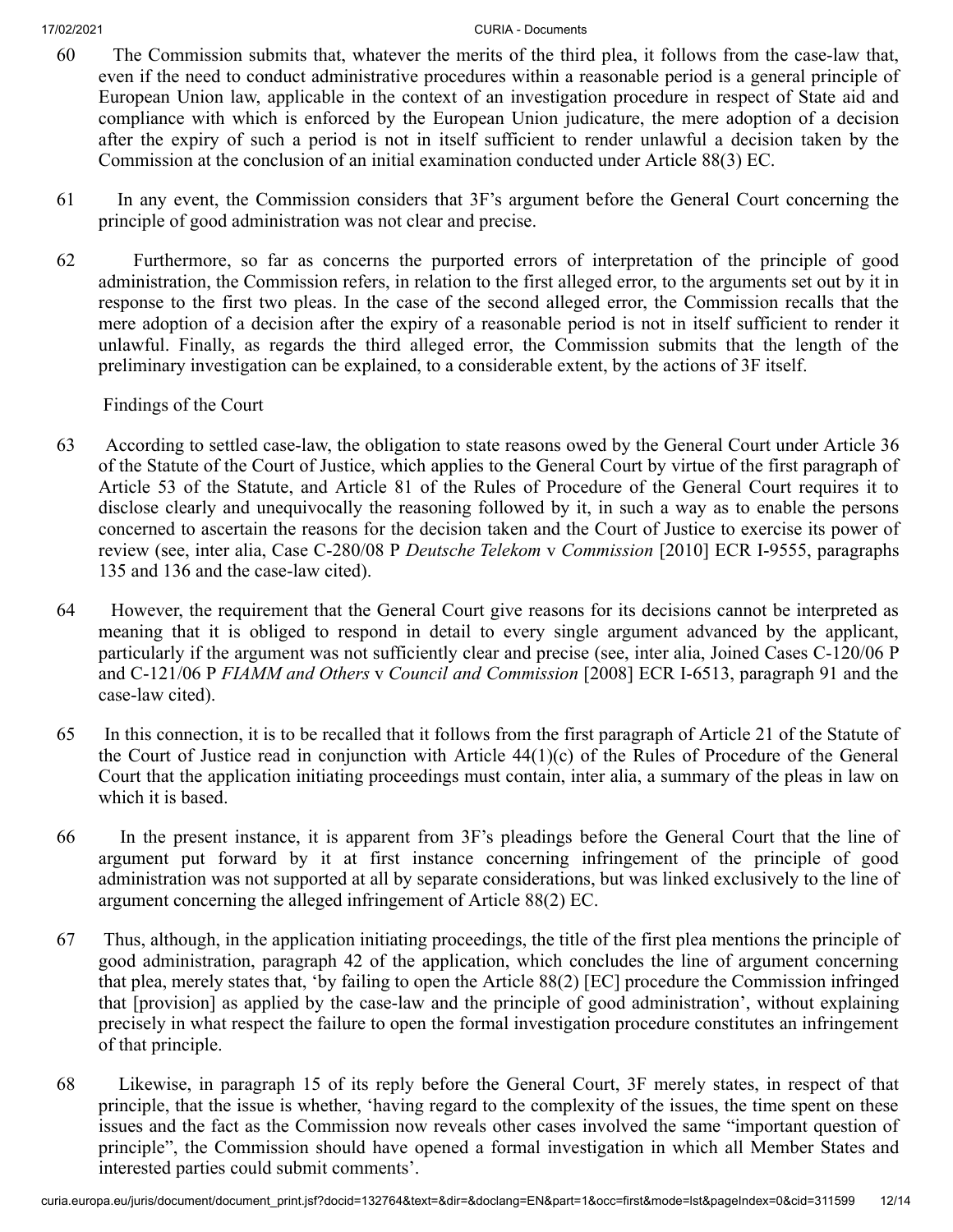- 69 Furthermore, as is apparent from paragraph 69 of the judgment under appeal, in the same paragraph of the reply 3F itself stated that the question as to whether the duration of the preliminary examination was reasonable was not raised in the present case.
- 70 Accordingly, since 3F did not set out in its action before the General Court any specific line of argument concerning infringement of the principle of good administration that was separate from the line of argument relating to infringement of Article 88(2) EC, the General Court cannot be reproached for having dismissed the plea alleging infringement of the principle of good administration without stating specific reasons in the judgment under appeal in that regard.
- 71 Also, in so far as, by its arguments set out in the alternative, 3F now seeks to put forward separate and specific grounds to demonstrate that the Commission infringed the principle of good administration, essentially alleging that the duration of the preliminary examination stage was unreasonable, it is to be recalled that, according to Article 170(1) of the Rules of Procedure of the Court of Justice, the subjectmatter of the proceedings before the General Court may not be changed in the appeal. The Court of Justice's jurisdiction in an appeal is confined to a review of the findings of law on the pleas argued before the General Court. A party may not, therefore, put forward for the first time before the Court of Justice a plea which it could have raised before the General Court but has not raised, since to do so would be to allow it to bring before the Court of Justice, whose jurisdiction in appeals is limited, a case of wider ambit than that which came before the General Court (see judgment of 29 September 2011 in Case C‑520/09 P *Arkema* v *Commission*, not yet published in the ECR, paragraph 64 and the case-law cited).
- 72 As to the remainder, in so far as, by these arguments advanced in the alternative, 3F alleges that the Commission infringed the principle of good administration because the formal investigation procedure was not initiated, suffice it to state that 3F merely repeats, without identifying the passages of the judgment under appeal that are supposedly wrong in law, the arguments put forward before the General Court.
- 73 According to settled case-law, an appeal which merely repeats or reproduces verbatim the pleas in law and arguments submitted to the General Court, including those based on facts expressly rejected by that Court, does not satisfy the requirements to state reasons under the second subparagraph of Article 256(1) TFEU, the first paragraph of Article 58 of the Statute of the Court of Justice and Articles 168(1)(d) and 169(2) of the Rules of Procedure of the Court of Justice, requirements which are recalled in paragraph 51 of the present judgment. Such an appeal amounts in reality to no more than a request for re-examination of the application submitted to the General Court, which the Court of Justice does not have jurisdiction to undertake (see, inter alia, *Bergaderm and Goupil* v *Commission*, paragraph 35, and *Comunità montana della Valnerina* v *Commission*, paragraph 106 and the case-law cited).
- 74 Consequently, the third plea must be dismissed as partly inadmissible and partly unfounded.
- 75 Having regard to all the foregoing considerations, the appeal must be dismissed in its entirety.

# **Costs**

- 76 In accordance with Article 184(2) of the Rules of Procedure of the Court of Justice, where the appeal is unfounded the Court is to make a decision as to the costs.
- 77 Under Article 138(1) of those Rules, the unsuccessful party is to be ordered to pay the costs if they have been applied for in the successful party's pleadings. Since the Commission has applied for costs and 3F has been unsuccessful, the latter must be ordered to pay the costs of the present case.
- 78 Under Article 140(1) of those Rules, Member States which have intervened in the proceedings are to bear their own costs. The Kingdom of Denmark must therefore be ordered to bear its own costs.